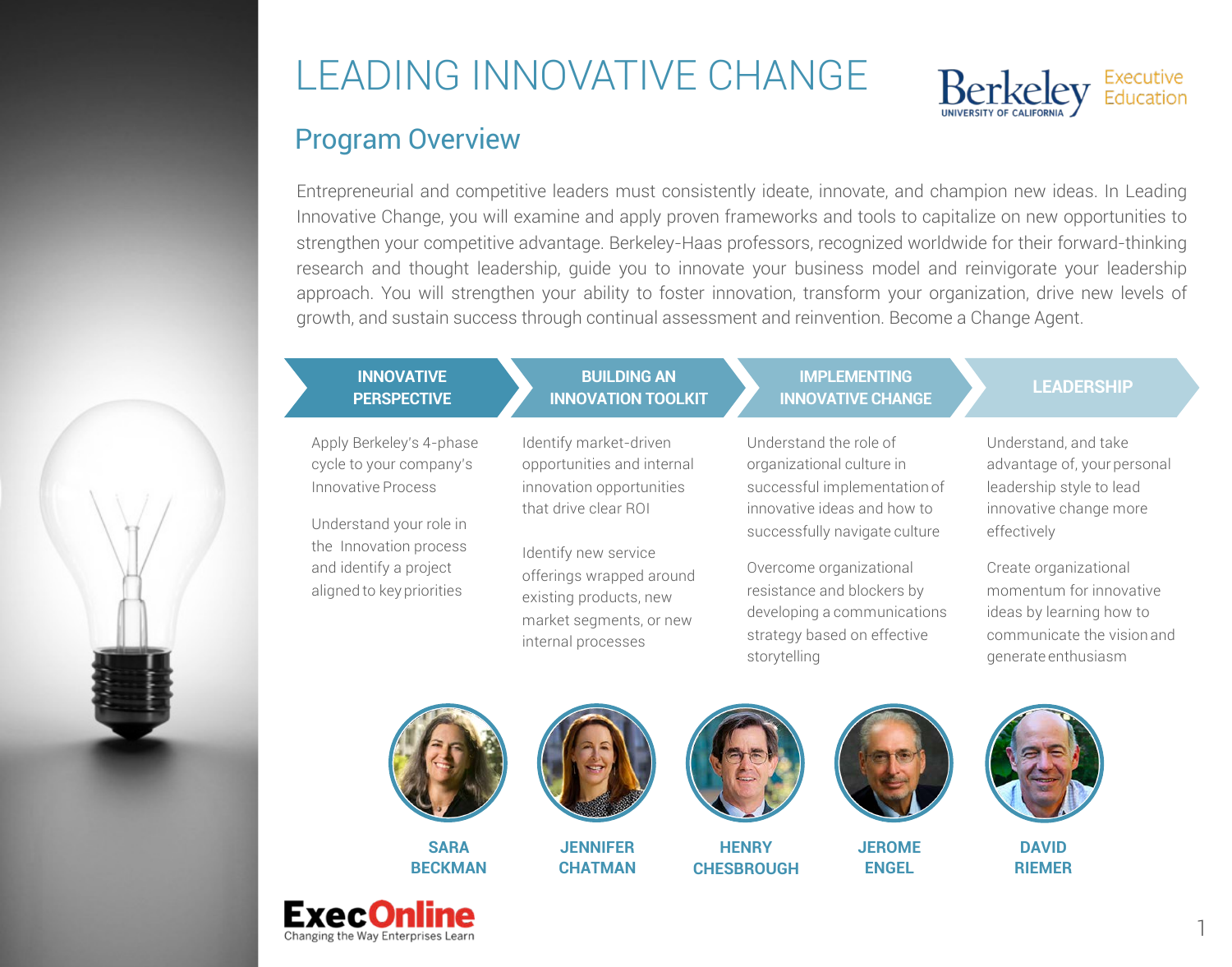



- $\checkmark$  The Berkeley Innovation Process: An iterative, four-part model for generating and implementing innovative ideas to improve business performance: Observations, Insights, Ideas, and Experiments.
- $\checkmark$  Ethnographic Interviewing: A customer-centric investigative process geared to uncover deep wishes, needs, and pain points.
- $\checkmark$  Insight Generation Tools: Empathy Maps and Customer Profiles provide structured means of deriving insight from interview data.
- $\checkmark$  Value Proposition & Business Model Canvas: Alex Osterwalder's renowned frameworks for generating internally and externally focused innovations.
- $\checkmark$  Story Structure: Narrative approaches to explaining and promoting an innovative idea to maximize persuasive power.
- $\checkmark$  Culture as a Leadership Tool: A model for understanding organizational culture and engineering values supportive of innovation.

## Key Conceptual Models **Additional Program Features**

- $\checkmark$  Personal Assessment: The Kolb Learning Styles Inventory (LSI) assesses how participants process and share information; essential to promoting effective creative collaboration with others.
- $\checkmark$  Video Critiques: Interactive dramatizations model best practices and common mistakes related to Ethnographic Interviewing.
- $\checkmark$  Video Demonstrations: "Laying out the Business Model: An Introduction" illustrates the use of the Business Model Canvas for generating ideas.

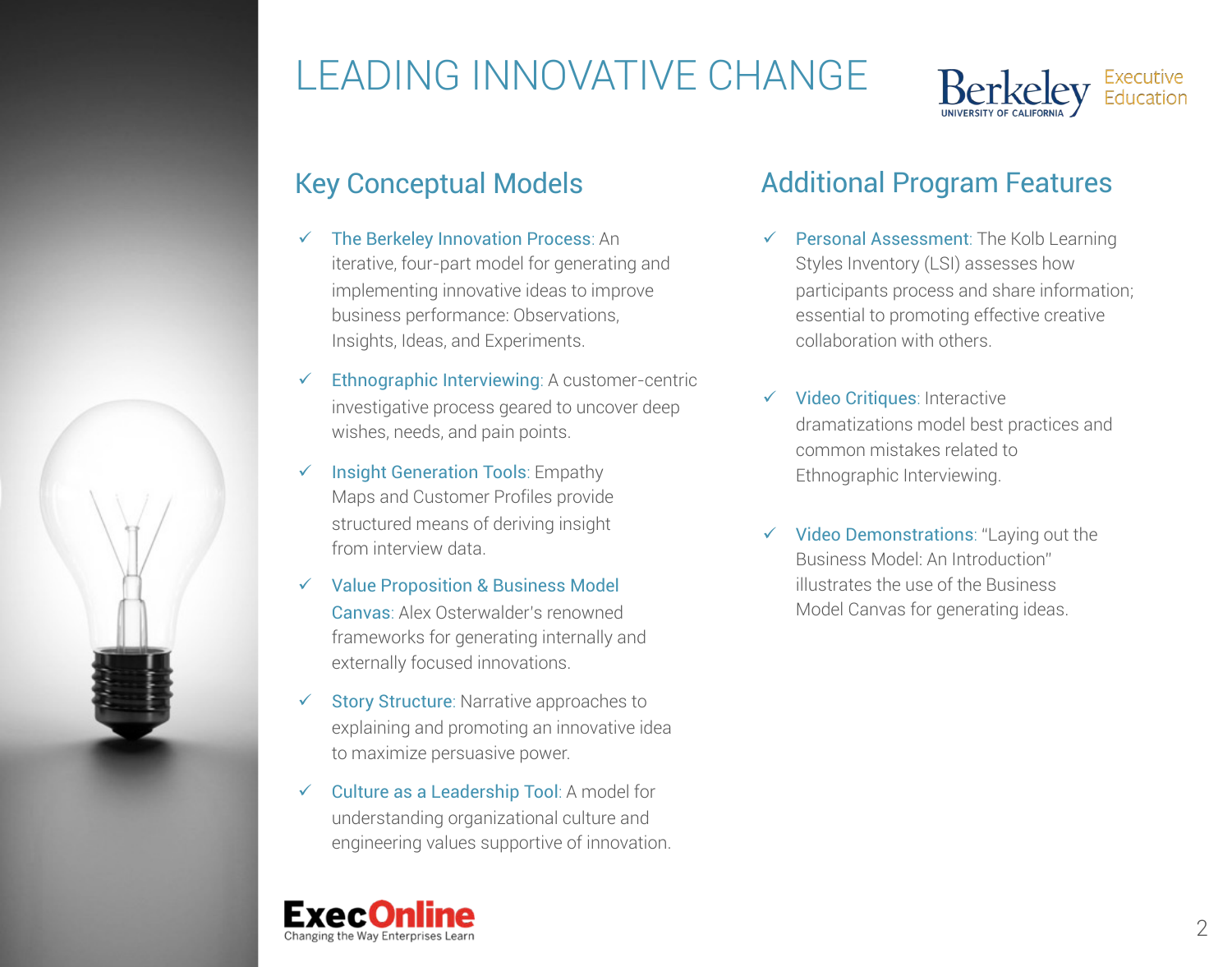# LEADING INNOVATIVE CHANGE



### Curriculum: Week by Week

| <b>MODULE</b>                                                                                                              | <b>LECTURES [VIDEOS]</b>                                                                                                                                                                                             | <b>KEY LEARNING</b>                                                                                                                                                                                                                                                                                                                                                                                                                                                                       |  |  |
|----------------------------------------------------------------------------------------------------------------------------|----------------------------------------------------------------------------------------------------------------------------------------------------------------------------------------------------------------------|-------------------------------------------------------------------------------------------------------------------------------------------------------------------------------------------------------------------------------------------------------------------------------------------------------------------------------------------------------------------------------------------------------------------------------------------------------------------------------------------|--|--|
| <b>One: Seek First</b><br>Video Lectures: 65 Minutes<br>Assignments: 45 Minutes<br>Live Virtual Events: 90 Minutes         | The Case for Innovation<br>The Process of Innovation<br>Begin with Observation<br>Ethnographic Interviews<br>$\bullet$                                                                                               | Module 1 explains the role and incredible value of innovation in the enterprise. It<br>introduces first principles of innovation: why, when, where and what is involved. The<br>module then begins a deep dive into the practical challenges of how: How to plan and<br>execute strategies for innovative change in your organization.                                                                                                                                                    |  |  |
| <b>Two: Make Meaning</b><br>Video Lectures: 43 Minutes<br>Assignments: 60 Minutes                                          | Sift for Insights<br>Insight Generation Tools<br>The Outer Business Model<br>The Inner Business Model<br>$\bullet$<br>The Services Mindset                                                                           | Module 2 branches to the the second phase of the Berkeley 4-Phase Cycle of<br>Innovation: Insight. You'll learn how to mine observational data for opportunities that<br>unlock value. Reflecting on what you observed in Module 1, you'll discover what it<br>means and how you can use it.                                                                                                                                                                                              |  |  |
| <b>Three: Be Creative</b><br>Video Lectures: 65 Minutes<br>Assignments: 45 Minutes<br>Live Virtual Events: 90 Minutes      | Reframe for Meaning<br>Divergence then Convergence<br>$\bullet$<br>Innovation and Learning Style<br>$\bullet$<br>Innovation and Teamwork<br>$\bullet$<br>Think. Act and Be Different<br>$\bullet$<br>Open Innovation | Module 3 breaks into the exciting third phase of the Berkeley 4-Phase Cycle of<br>Innovation: Ideas. You'll learn how to reframe meaning you discovered in Module 2, in<br>order to turn problems and needs into unprecedented business opportunities. Because<br>the Ideas quadrant of the Cycle focuses on cognitive powers, Module 3 also introduces<br>you to learning styles. How you naturally perceive challenges and opportunities; and<br>how you work with others on solutions. |  |  |
| <b>Four: Shift into Gear</b><br>Video Lectures: 50 Minutes<br>Assignments: 60 Minutes                                      | See What Works<br>$\bullet$<br>Outward Experimentation<br>Inward Experimentation<br>When to Pivot<br>$\bullet$<br>Open Services Innovation                                                                           | Module 4 guides you through the final phase of the Berkeley 4-Phase Cycle of<br>Innovation: Experiment. You'll learn how transform bold ideas into tangible things that<br>can be experienced and evaluated by those who stand to benefit. Experiment takes you<br>to the edge of acceptance, production and implementation.                                                                                                                                                              |  |  |
| <b>Five: Transform Culture</b><br>Video Lectures: 56 Minutes<br>Assignments: 45 Minutes                                    | The Role of Culture<br>Culture as a Tool<br>A Culture of Innovation<br>Case Study: Kimberly Clark                                                                                                                    | Module 5 pushes back the boundaries of innovation to create a cultural context for<br>change. You'll be reintroduced to the structure and meaning of corporate culture; and<br>given examples of cultures that deliberately spawn innovation.                                                                                                                                                                                                                                             |  |  |
| <b>Six: Communicate Change</b><br>Video Lectures: 87 Minutes<br>Assignments: 90 Minutes<br>Live Virtual Events: 90 Minutes | Storytelling Your Idea<br>Test with a Story<br>$\bullet$<br>Tell a Better Story<br>$\bullet$<br>Storytelling with Impact<br>$\bullet$<br>Case Study: Apple, Nespresso<br>$\bullet$                                   | Module 6 is a gateway to implementation. By now you have learned the concepts and<br>mechanics of leading innovation change, with one exception. You haven't yet mastered<br>the art of sharing your bold ideas with colleagues, partners and customers. That<br>happens now.                                                                                                                                                                                                             |  |  |

#### **ExecOnline** Changing the Way Enterprises Learn

\* Module = 1 Week \*\*Live Events may be subject to change NOTE: Orientation Pre-Requisite Work (90 minutes) and Final Presentation at end of program (90 minutes).